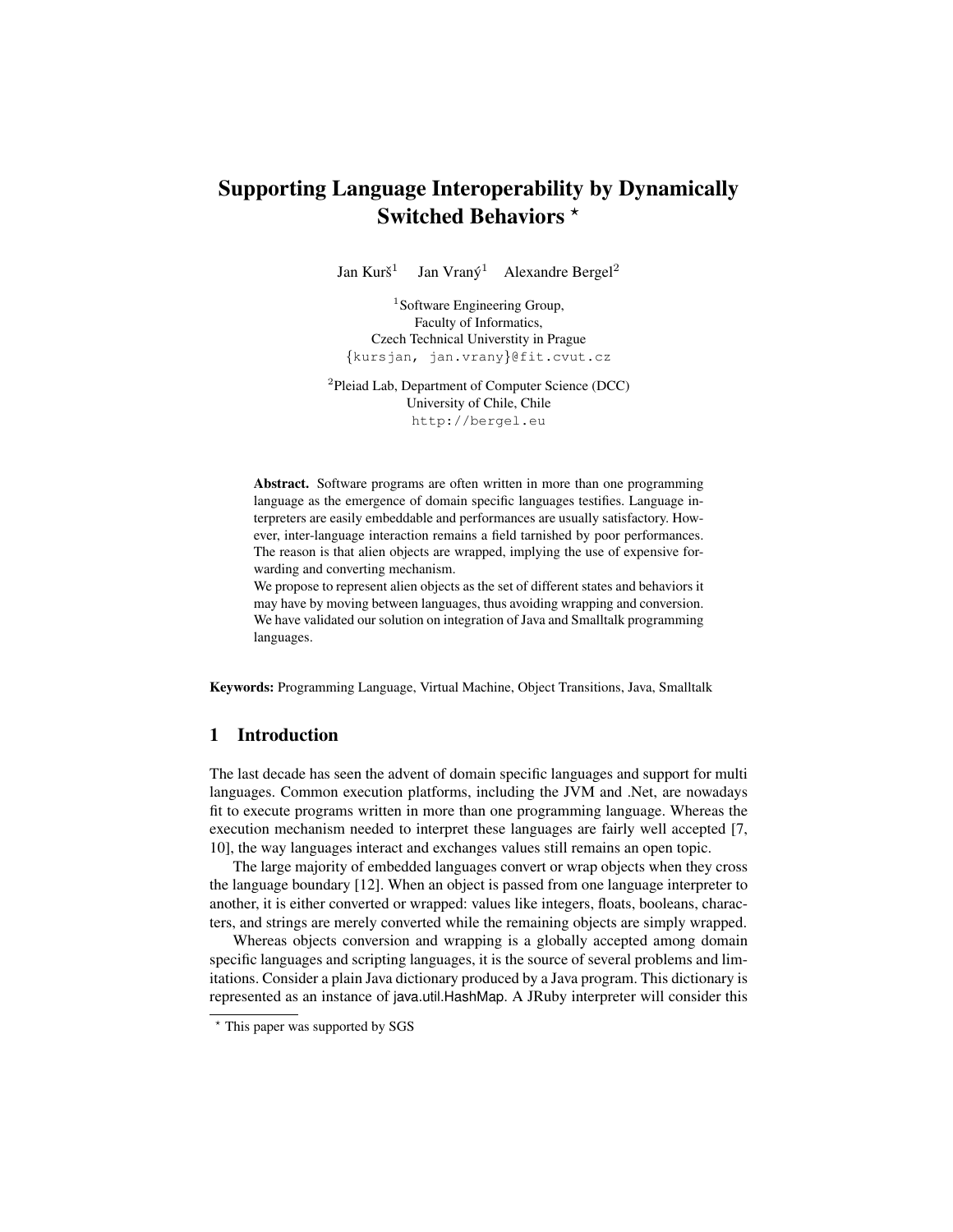object as a wrapped alien object. All calls done on this object implies a conversion or wrapping of its arguments and a delegation by the wrapper to the real objects. Sending the JRuby message put("One", 1) to the Java dictionary converts the JRuby string "One" and the JRuby integer 1 into their corresponding Java values. Delegating messages has a cost which is significant when intensively use.

A second problem is about object identity. When this Java dictionary is passed a second time to JRuby, it has to be wrapped using the same wrapper that was used for the first time. A bijective mapping between alien objects and wrappers has to be enforced. The wrapper used the second time has to be physically the same than the first wrapper (i.e., having the same pointer). Again, this comes at a fairly high cost in case of intensive object passing.

Instead of representing aliens objects as a wrapper in the host language, we propose to extend the definition of an object as a set of contextualized variable layouts and behaviour definition.

The proposed approach has been validated on Smalltalk/X programming environment that runs code in Smalltalk and Java programming languages. We have modified metaobject protocols in Smalltalk/X in order to implement proposed approach efficiently.

The contributions of this paper are: identification of the problems associated with objects crossing the language boundary; introduction of a new approach of moving objects between languages; description of a prototype implementation. The paper is organized as follows: The Section [2](#page-1-0) introduces simple code and describes problems caused by language interaction. Our solution is described in Section [3](#page-3-0) and the implementation is outlined in Section [4.](#page-5-0) The Section [5](#page-7-0) discusses, how our approach solves the problems from the Section [2](#page-1-0) and what are the limitations of our approach.

# <span id="page-1-0"></span>2 Problem

#### <span id="page-1-1"></span>2.1 Example

Consider code in Figure [1](#page-2-0) and Figure [2](#page-2-1) that demonstrates interaction of Java and Smalltalk languages. In Figure [1,](#page-2-0) there is a method sayHello that selects language according to the locale and print appropriate greeting. The sayHello method expects a map with translations to be passed as a parameter. In Figure [2,](#page-2-1) there is a Smalltalk code that prints greeting using the Java code shown in Figure [1.](#page-2-0) The Smalltalk creates a translations as an instance of class Dictionary and then invokes sayHello method to print the greeting.

During the invocation of say Hello method on an instance of Multilanguage-HelloWorld class, an instance of Smalltalk Dictionary is passed to Java method that expects an instance of java.lang.Map. In that case, we say that the Smalltalk object *crossed the language boundary*.

#### 2.2 Problem description

The problem is that the Dictionary cannot be used as parameter of sayHello method directly – it is a different object from completely different type hierarchy with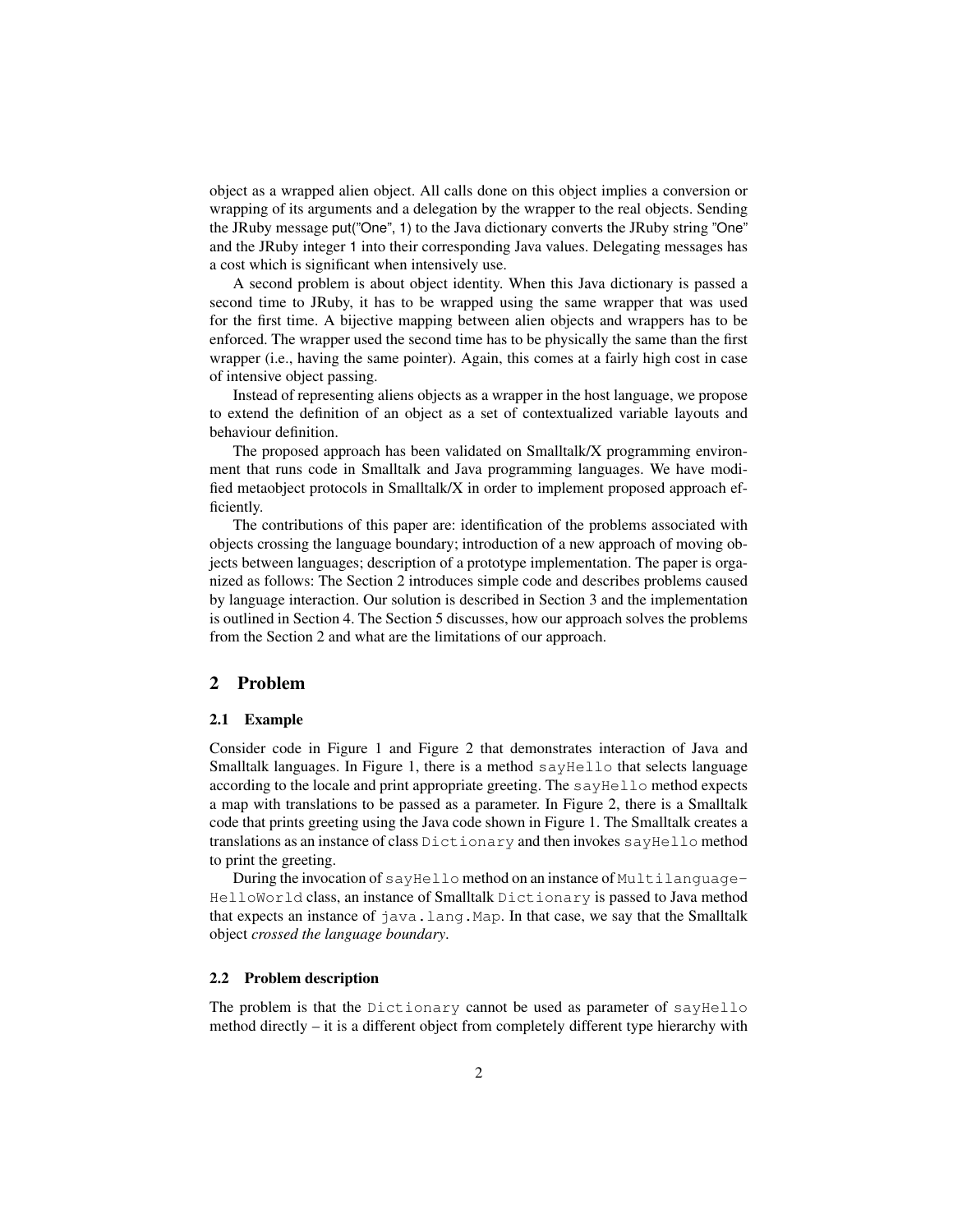different set of methods. Yet we intuitively feel, that the Dictionary is Smalltalk equivalent of java.util.Map. Both are used to store values under arbitrary key.

```
public class MultilanguageHelloWorld
{
    public void sayHello(HashMap dictionary)
    {
        String key = getLocale().getLanguage();
        System.out.println(dictionary.get(key));
    }
}
```
<span id="page-2-0"></span>Fig. 1. Java class MultilanguageHelloWorld that can print greetings according to the locale.

```
greetings := Dictionary new
    at: 'en' put: 'Hello World';
    at: 'cs' put: 'Ahoj světe'.
MultilanguageHelloWorld new
        sayHello(greetings).
```
<span id="page-2-1"></span>Fig. 2. Smalltalk code interacting with Java object - MultilanguageHelloWorld

If we want to let Java and Smalltalk code from Figure [1](#page-2-0) and Figure [2](#page-2-1) interact smoothly, there are two basic approaches; First, do not create an instance of Dictionary – create an instance of java.lang.HashMap class from the very beginning. Or second, if necessary, create a new HashMap object and copy data from the Dictionary to the HashMap.

In the first case, there may arise problem when the object creation is not under our control. For example, if the translation mapping is obtained from a third-party library which cannot be modified. The second approach is time consuming and has higher memory requirements. We have to take care about the object identity as well: if we created a new object every time the object is passed from Smalltalk to Java, multiple Java HashMaps would represent the same Smalltalk Dictionary. Moreover, data should be kept in sync: if something changed in the Java HashMap, we should update the Smalltalk Dictionary object.

Usage of a proxy [\[6\]](#page-11-3) object is third, more advanced approach. The proxy eliminates problems with data synchronization. Nevertheless problems with identity remains and we have to map proxies to their subjects which causes extra performance and memory overhead.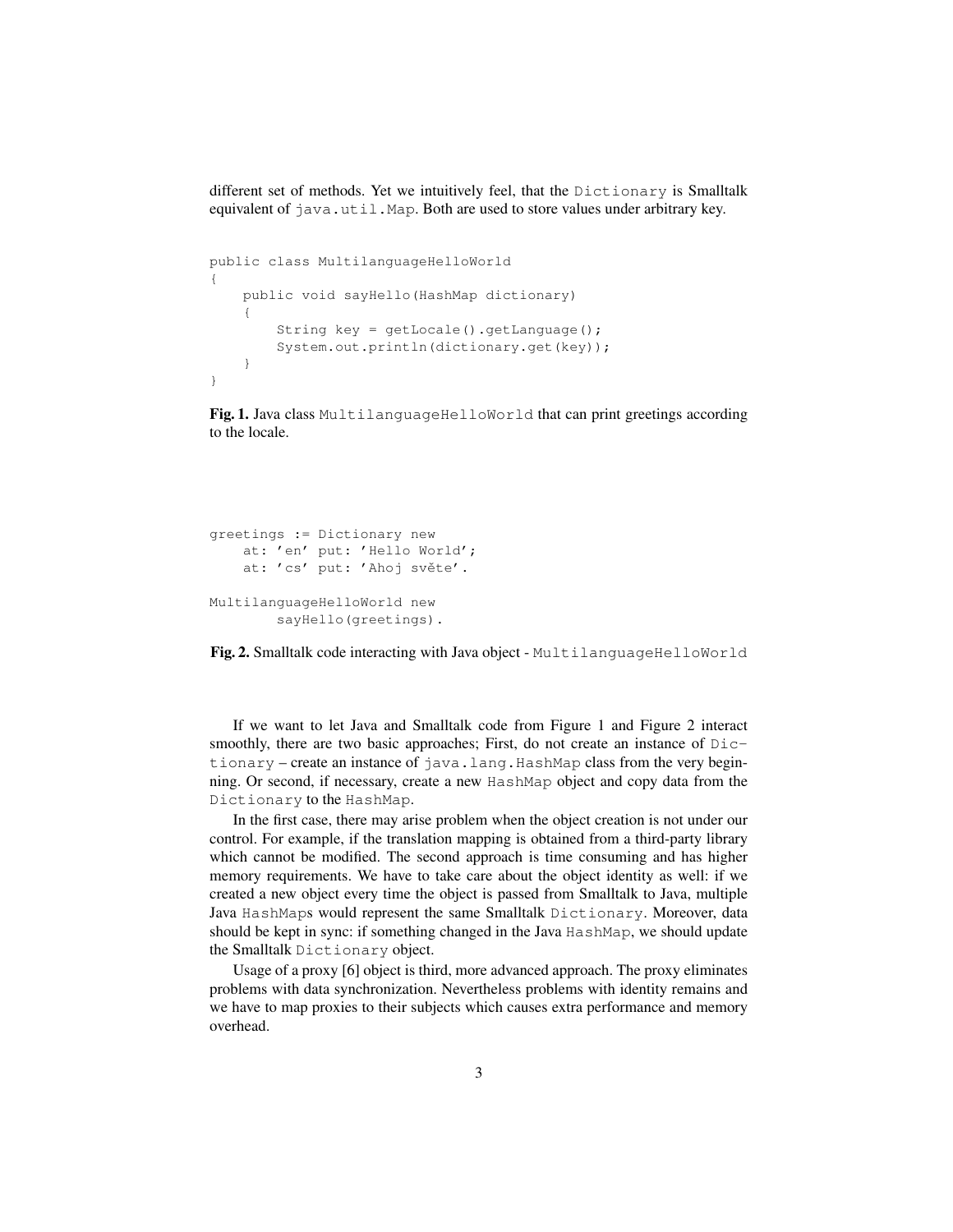### <span id="page-3-0"></span>3 Our solution

As mentioned before, our approach represents single object in various languages by the only one physical object with dynamically changed behaviour. Object behaviour in specific language is described by a structure that we call *behaviour object*. In other words, the *behaviour object* describes behaviour of given object in scope of given language. In most of languages, the behaviour object is its class, in prototype languages the behavior object might be represented by object map [\[3\]](#page-11-4). Any physical object may be associated with as many behaviour objects as is the number of languages in which the object is used. Whenever an object crosses language boundary we dynamically change a be-haviour object according to the actual language. The greetings object from Figure [2](#page-2-1) would have two behaviour objects associated – one for Smalltalk language representing the Dictionary class and one used in Java representing the java.util.Map.

Next important part of our approach is a mapping of an object state. We will call an ordered set of object fields as *an object layout*. *A primary object layout* is then an object layout defined by the language where the object was instantiated. We will call a set of object fields and their respective values as *an object state* – an object state is an object layout with values. Similarly, *a primary object state* is a state of the object with primary layout. Any method in any language may change an object state. Unfortunately, each behaviour object may require different object layout. Because we share the same physical object among languages, a mapping function has to map primary object state to desired object state and vice versa.

The idea of shared behaviour and mapped state is depicted in Figure [3.](#page-4-0) In the upper left-hand corner there is a physical object java.lang.String composed of behaviour and state. In the upper right-hand corner there is a similar structure for Smalltalk String. In the bottom, there is a composed object – one physical object with both, Smalltalk and Java behaviour. The behaviour is simply added, the state has to be mapped from Smalltalk to Java.

We will describe our approach more formally now. Let's have a virtual machine VM which is able to interpret native language  $L_1$  and alien language  $L_2$ . Let's have a program  $P_1$  written in  $L_1$  and a program  $P_2$  written in  $L_2$ .  $P_2$  interacts with  $P_1$ . As an input parameter,  $P_1$  expects an object  $O_1$  with behaviour described by a behaviour object  $B_1$ .  $P_2$  creates an object  $O_2$  with a primary layout  $A_2 = f_{21}, f_{22}, \ldots, f_{2n}$  and with behaviour described by a behaviour object  $B_2$ . The object layout  $A_2$  with values is an object state  $S_2$ .  $B_2$  differs from  $B_1$ .  $B_1$  expects an object to have a layout  $A_1$  =  $f_{11}, f_{12}, \ldots, f_{1m}$ . The object layout  $A_1$  with values is an object state  $S_1$ . We want to use  $O_2$  in  $P_1$  as  $O_1$ . An example could be find in Figure [1,](#page-2-0) Figure [2](#page-2-1) and described in Section [2.1.](#page-1-1)

We need to define mapping from  $S_2$  to  $S_1$ . Such mapping has to satisfy two requirements. First, an appropriate value has to be determined from  $S_2$  when the value of a field  $f \in A_1$  is needed. Second,  $S_2$  has to be updated accordingly when a field  $f \in A_1$ is being set. If the layouts of  $A_1$  and  $A_2$  are identical, the mapping is trivially identity mapping. If it is not possible to map  $S_2$  to  $S_1$ ,  $O_1$  and  $O_2$  could not be considered to be equivalent in  $L_1$  and  $L_2$  – they have too little in common. In the rest of cases, the mapping has to be specified explicitly.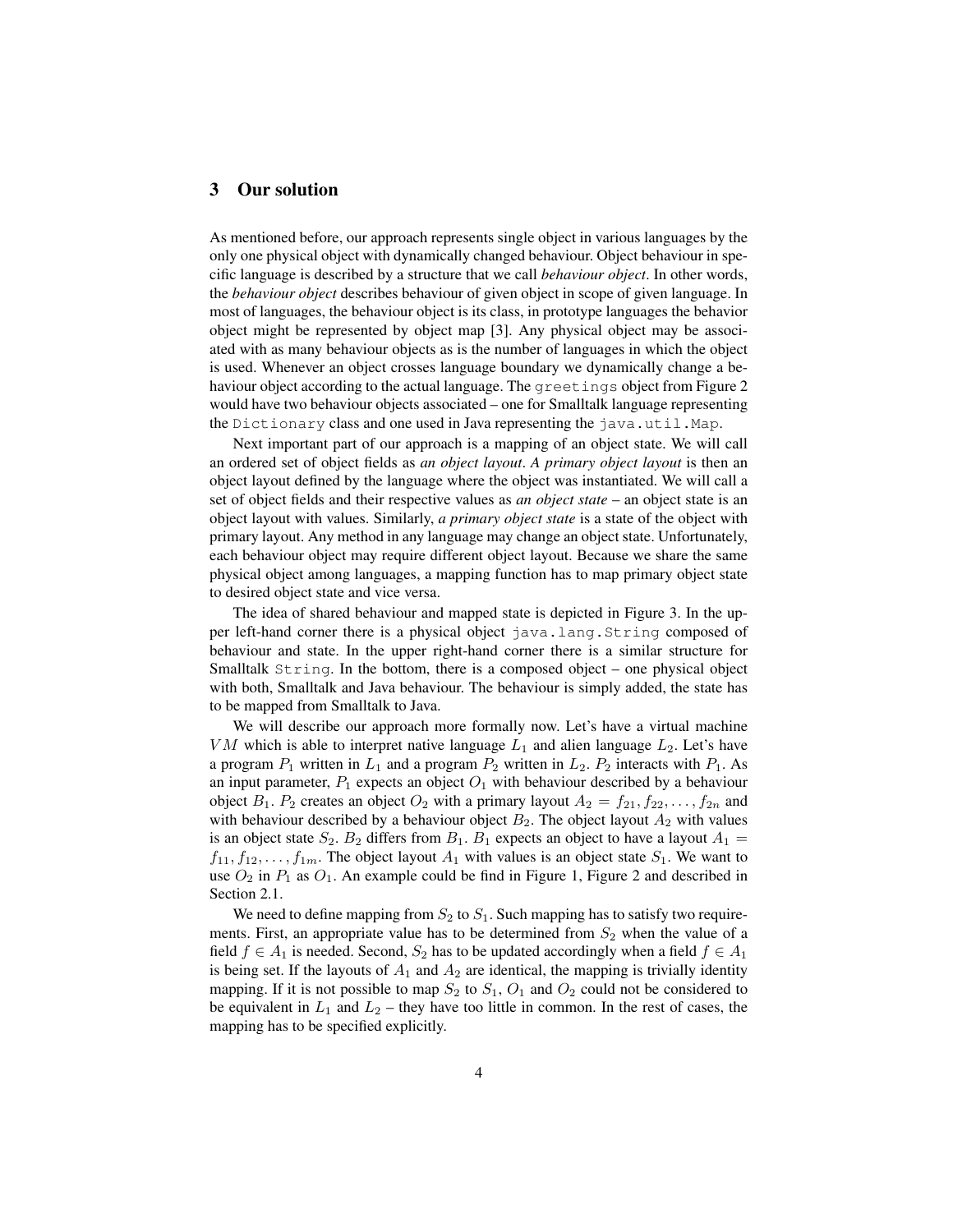

<span id="page-4-0"></span>Fig. 3. One physical object with multiple behaviours (in the bottom) is (in the top). The behaviour is added, the state is mapped.

It is also necessary to provide mapping that maps languages and behaviour object, i.e., that the object  $O_1$  with behaviour of  $B_1$  in language  $L_1$  will be associated with behaviour  $B_2$  in language  $L_2$  and vice versa. Whenever a message is sent to  $O_2$  from  $L_1$  ( $L_2$  respectively), a message selector will be looked up in  $B_1$  ( $B_2$  respectively). During a program execution, various situations may occur:

- When a method is called on  $O_2$  from  $P_1$ , the method is looked up in  $B_1$ .
- When a field  $f \in A_1$  of  $O_1$  is being read from  $P_1$  and  $A_2$  is the primary object layout, then the mapping from  $S_1$  to  $S_2$  is used to compute the value of f based on  $S_2$ .
- When a field  $f \in A_1$  of  $O_1$  is being set from  $P_1$  and  $A_2$  is the primary object layout, the mapping from  $S_1$  to  $S_2$  is used and the  $S_2$  is updated.
- When the object  $O_2$  is passed from  $P_2$  passed to  $P_1$  ( $O_2$  crosses the language boundary),  $B_1$  is assigned to  $O_2$ .
- When the object  $O_2$  is passed from  $P_1$  back to  $P_2$ ,  $B_2$  is assigned to  $O_2$  again.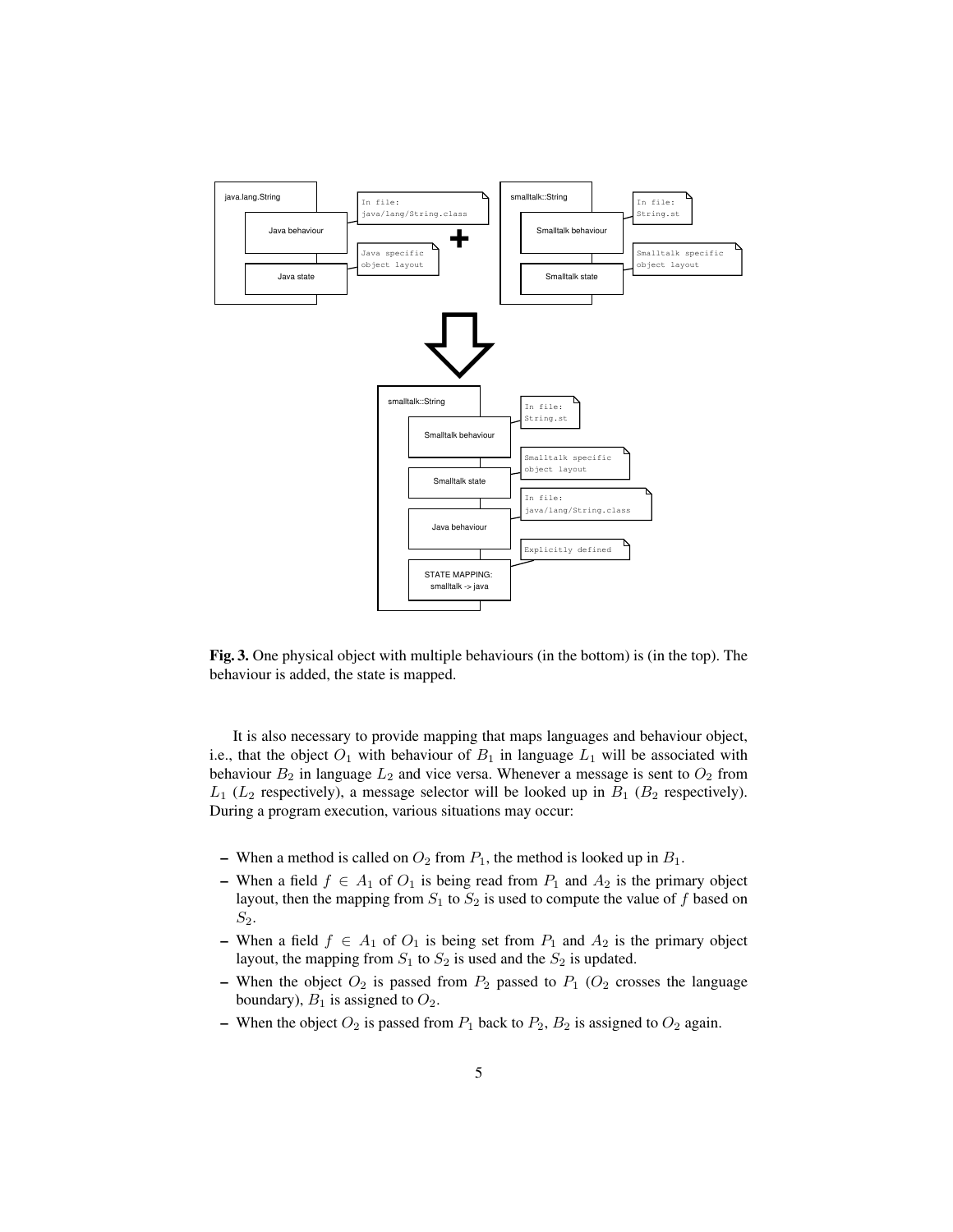### <span id="page-5-0"></span>4 Implementation

We have validated our solution on Java and Smalltalk programming languages. We use Smalltalk/X virtual machine to interpret Java and Smalltalk language. We employ metaobject protocol [\[11\]](#page-11-5) that is implemented in Smalltalk/X VM [\[14\]](#page-11-6) to change method and field lookup semantics.

We use standard Smalltalk class as a behaviour object for Smalltalk objects. We use special Smalltalk object similar to Java class as a behaviour object for Java objects. Essentially, some objects have two classes – one for Smalltalk and second for Java. We modified method lookup in order to reflect an existence of multiple behaviour objects per object as follows:

```
Lookup>>lookupMethodForSelector:selector
        for:receiver
        withArguments:argArrayOrNil
        context: context
    | behaviour |
    behaviour := receiver behaviourObjectFor: context language.
    behaviour lookupMethodForSelector: selector
              withArgumets: argArrayOrNil.
!
Object>>behaviourObjectFor: language
    ˆ ObjectRegister instance
        getCorrespondingClassOf: self primaryBehaviourObject
        inLanguage: language.
!
Object>>primaryBehaviourObject
    ˆ self class
!
```
Lookup object, which is responsible for lookup of appropriate method for foursome selector, receiver, argument array, context and which is called before each message send, delegates the lookup to the behaviour object. Behaviour object knows appropriate method lookup algorithm and which methods are available in current context. Behaviour object depends on actual language.

Furthermore we modified field accessor functions to be able to apply mapping between different states as follows:

```
Lookup>>getFieldForFieldName:fieldName
       for:receiver
        context: context
    | behaviour primaryBehaviour |
    behaviour := receiver behaviourObjectFor: context language.
    primaryBehaviour := receiver primaryBehaviourObject.
    ˆ StateMapping instance
        getFieldNamed: fieldName
        fromBehaviour: behaviour
        toBehaviour: primaryBehaviour
        forObject: receiver.
!
```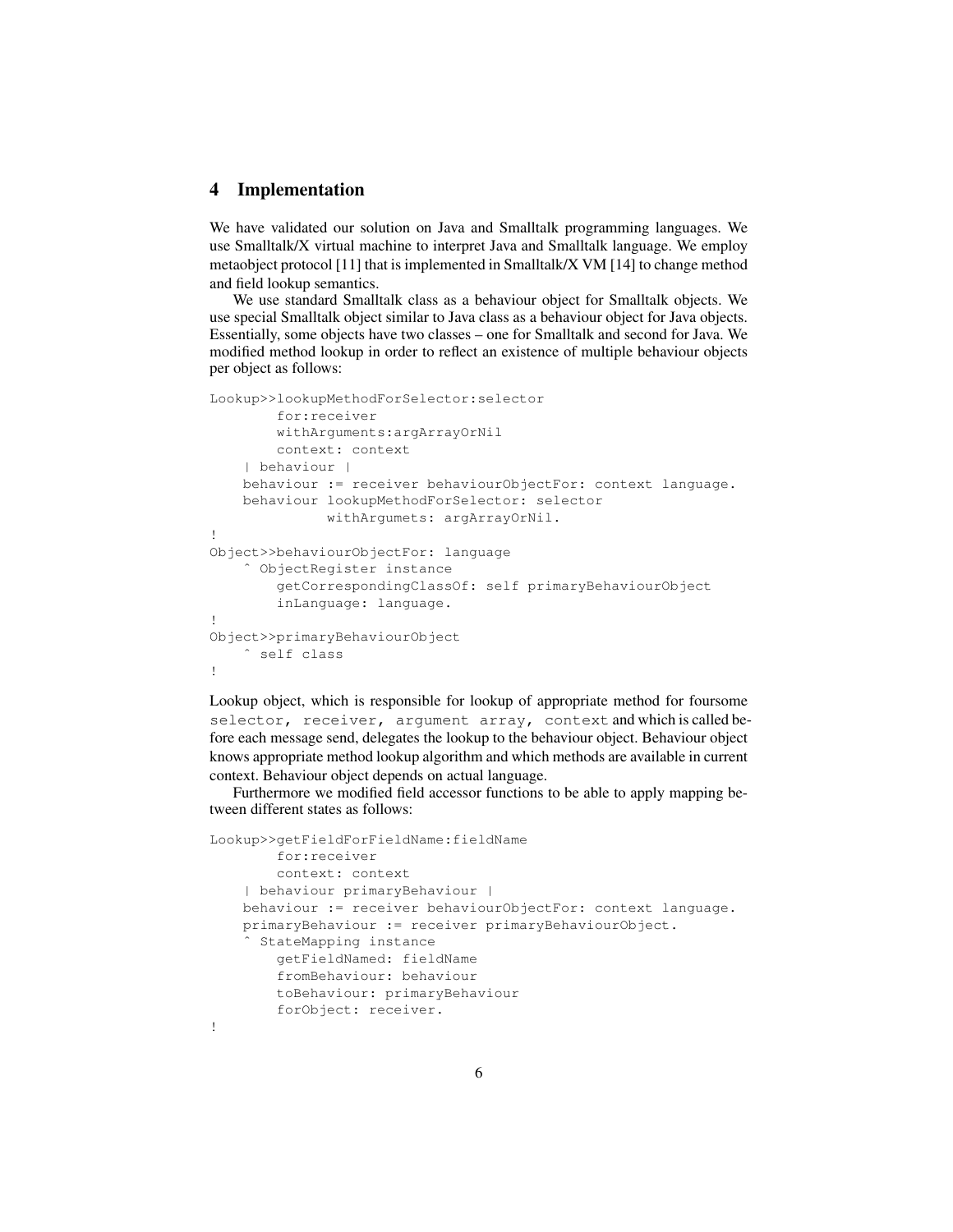Lookup object, which is responsible for accessing instance variables and which is called before each field access, delegates execution to the mapping object, which will determine particular field value from primary object state.

Last but not least, we introduced global map, where the equivalent types may be registered together with the state mapping functions as follows:

```
ObjectRegister>>addBehaviour: behavirouObject
                to: primaryBehaviourObject
    | behaviourObjectCollection |
   behaviourObjectCollection := self at: primaryBehaviourObject.
   behaviourObjectCollection add: behavirouObject.
!
```
A demonstration of our solution's abilities is depicted in Figure [4](#page-6-0) and Figure [5.](#page-7-1) Equivalent codes and outputs in other languages will be described later in Section [6](#page-8-0) which compares our implementation with another ones.

```
SOURCE:
string := 'Smalltalk string'.
smalltalkInfo info: string.
   // string class
   // string hash
javaInfo info: string.
   // string.getClass()
   // string.hashCode()
java equals: string and: string
object equals:
   // string1 == string2
                                OUTPUT:
                               info from Smalltalk world
                                   class: String class
                                   hash: 197479768
                              info from Java world
                                class: java.lang.String
                                  hash: 7110656
                                  true
```
<span id="page-6-0"></span>Fig. 4. An interaction of Smalltalk String with Java code.

In the Figure [4](#page-6-0) there is a code which sends Smalltalk string to (i) Smalltalk object, (ii) to Java object and (iii) compares the same instances of the string in Java environment. The figure is divided into two parts. There is a source in the left and output in the right. The smalltalkInfo's method info prints a class and hash code of a parameter. It demonstrates how does object look like in Smalltalk context. The javaInfo variable is pointer to the class written in Java and compiled to the Java bytecode. The javaInfo's method info prints a class and hash code of a parameter as well. It demonstrates how does object look like in Java context. The  $j$ avaInfo's method equals compares identity of parameters and prints true if objects are identical, false otherwise. It demonstrates that the same object has the same identity in alien language. As you can see, the String object has appropriate class and hash in both of the languages.

The Figure [5](#page-7-1) is divided into two parts as well – source in the left and output in the right. The smalltalkInfo's method info is the same as in Figure [4.](#page-6-0) It prints class and hash code of a parameter. The javaInfo's method info(Object o) prints a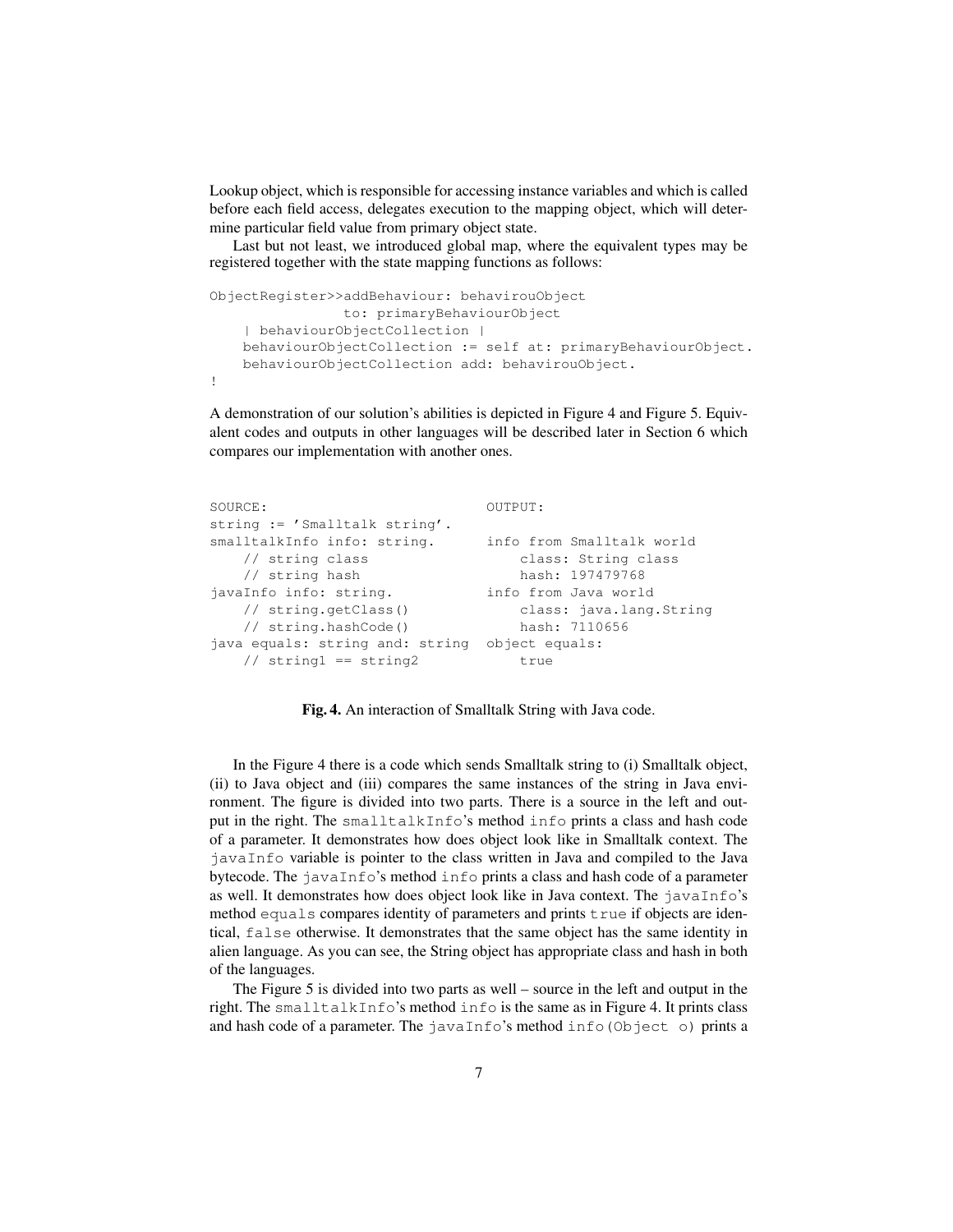```
SOURCE:
set := HashSet new with: 1
              with: 6.
smalltalkInfo info: set.
// info(Object o)
javaInfo info: set.
//info(Set s)
javaInfo infoSet: set.
//info(Set s)
javaInfo infoHashSet: set. infoHashSet(HashSet s) from ...
                               OUTPUT:
                              info from Smalltalk world
                                  class: HashSet class
                                  hash: 6537216
                             info(Object o) from Java world
                                  class: java.util.HashSet
                                   hash: 6537216
                              infoSet(Set s) from Java world
                                   class: java.util.HashSet
                                   hash: 6537216
                                  class: java.util.HashSet
                                   hash: 6537216
```
<span id="page-7-1"></span>Fig. 5. Intraction of Smalltalk object with Java code.

class and hash code of a parameter – it demonstrates that Smalltalk object may be handled as Java object even though java.lang.Object is not anywhere in Smalltalk class hierarchy. The javaInfo's method info(Set s) demonstrates that Smalltalk object may be handled as Java interface. The javaInfo's method info(HashSet s) demonstrates that Smalltalk object may be handled as ordinary Java class.

# <span id="page-7-0"></span>5 Discussion

In case an object is shared between multiple languages and its behaviour is dynamically changed according to the actual language, following problems are naturally solved:

- Object identity The object identity is based on an object pointer comparison. Since we represent objects by the same pointer in computer memory, no problem arises.
- Explicit copy If there is no support for automatic object conversions between, programmers have to take extra care while passing object across the language boundary. It may happen that an alien object with inappropriate behaviour will be used that may rise an exception. The error may be prevented by explicit call of a conversion method. On the other hand, if the behaviour is changed automatically, the work with alien objects is transparent – they look like native objects. No extra care has to be taken while passing object across the language boundary.
- Data synchronization If objects has to be copied while crossing the language boundary, synchronization of data has to be ensured. Our solution work with the same data so it is not a deal any more.
- Memory overhead Object copy implies memory overhead since all data are duplicated. Proxy objects may be light-weighted as to not consume too much memory, nevertheless due to necessity to preserve an identity, an extra memory is consumed by (global) mappings of objects to their respective proxies. Such a mapping is not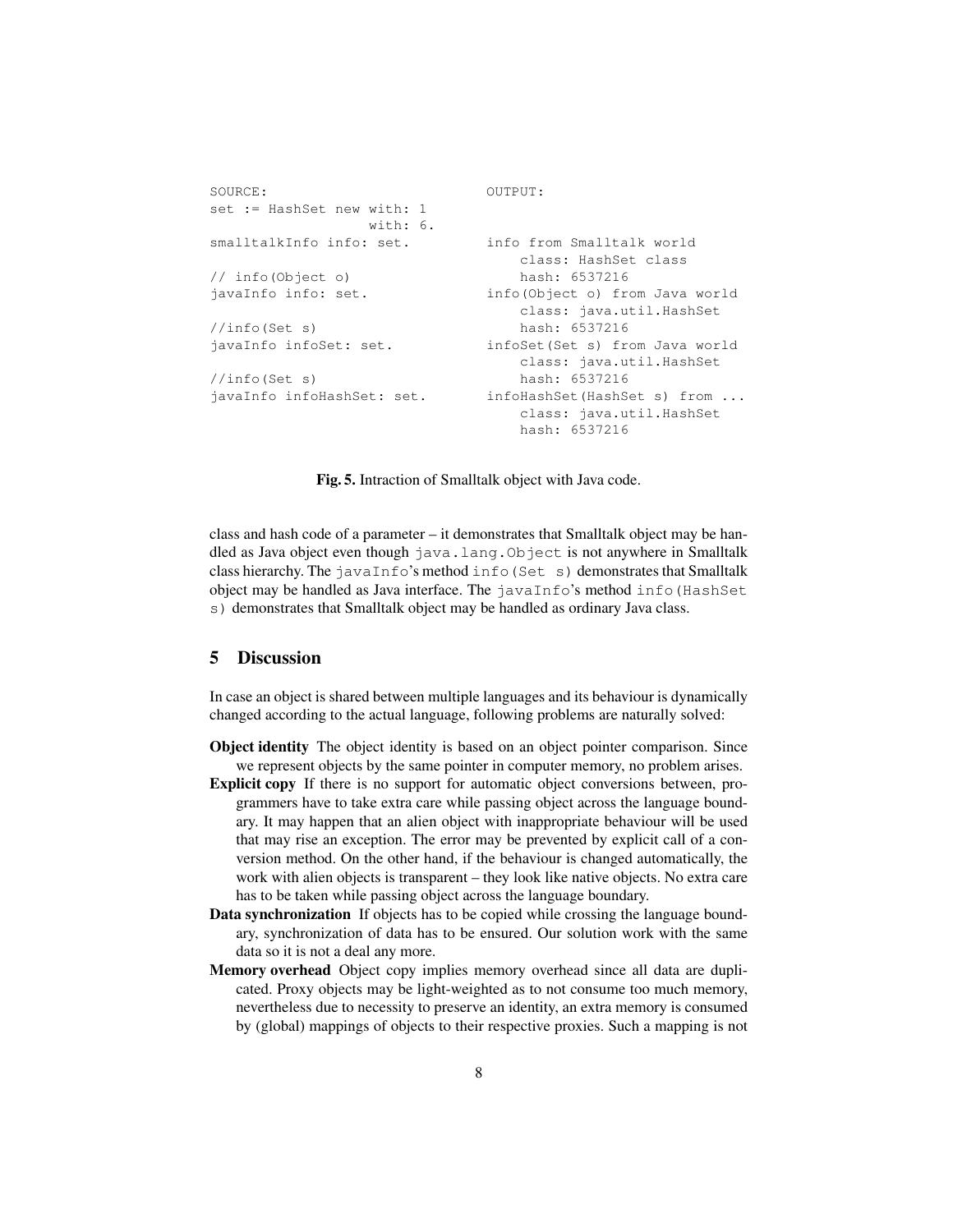only memory consuming but also requires proxies to be weak-referenced. Weak references affects garbage collector performance since all weak references must be treated specially. In our solution, objects are shared between multiple languages and so the memory is not occupied redundantly. Behaviour objects does not cause any memory overhead as well, since they are already present in particular languages.

Questions regarding the reflective facilities may arise.

- **Object class** Object class could be obtained by sending appropriate method  $(c\text{lass}$ in Smalltalk,  $qetClass()$  in Java). The return value is metaobject which keeps information about methods, fields, subclasses, super class and others. It could be said that the return value is the behaviour object (in some form) currently associated with the given object. Our technique does not affect this functionality. For each language, appropriate object representing the class is returned. From the point of any particular language, an object has one class.
- Object superclass Object superclass is stored in its behaviour object. Since the correct behaviour object is always returned, asking it for a superclass will return a corresponding superclass in scope of given language.
- Super sends Since the problems has not arose in previous case, it is not problem to invoke super send. Nevertheless if  $Y_2$  extends  $X_2$  in language  $L_2$  (with object layouts  $A_{Y2}$  and  $A_{X2}$ ) and  $Y_1$  exists in language  $L_1$  (with object layout  $A_{Y1}$ ) and  $Y_1$  is used in language  $L_2$  as  $Y_2$ , the  $Y_1$  must provide mapping from  $A_{B1}$  to  $A_{B2} \cup A_{A2}$ . In other words, Y<sub>1</sub> must provide mapping to the complete object layout of  $Y_2$  – including superclasses.

#### 5.1 Implementation limitations

There are several possible implementations of our approach. We have chosen to profit from metaobject protocol implemented in Smalltalk/X as described in Section [4.](#page-5-0) Another suitable metaobject protocol is provided by Dynamic Language Runtime [\[5\]](#page-11-7) framework built on top of Common Language Runtime [\[13\]](#page-11-8). Unfortunately, it is not possible to integrate C# and IronRuby [\[2\]](#page-11-9) or IronPython [\[1\]](#page-11-10) this way, because existing C# does not use Dynamic Language Runtime.

In Smalltalk, another techniques like doesNotUnderstand: hook and Java bytecode instrumentation could be used. The doesNotUnderstand: hook allows method lookup customization, but this technique negatively influences performance. The bytecode instrumentation may be used to replace method call in bytecode by another routine in bytecode that takes multiple behaviour objects into the account. The get field and set field bytecode instructions may be replaced by similar routine that take state mapping into the account.

### <span id="page-8-0"></span>6 Related Work

### 6.1 JRuby

JRuby [\[4\]](#page-11-11) is an implementation of Ruby language running on top of Java Virtual Machine. Generally, JRuby objects may interact with Java code. Nevertheless there are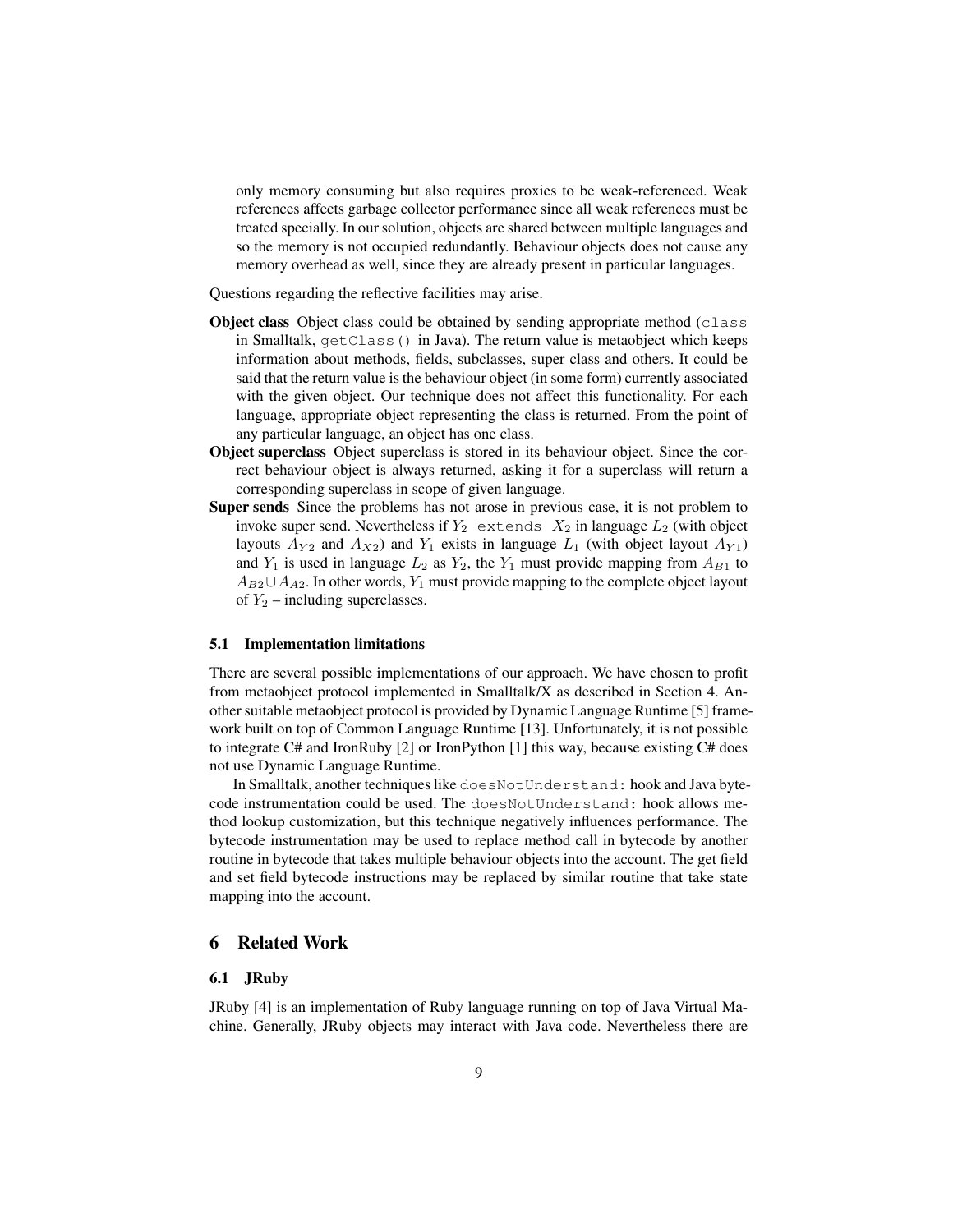some "pain points". In case of Strings, they may be shared between JRuby and Java without any limitations. A class of a String object changes appropriately, a hash code is computed correctly and an identity is preserved. This demonstrates code depicted in Figure [6.](#page-9-0)

```
SOURCE:
string = "ruby string"
rubyInfo.info(string)
    // string.class
   // string.hash
javaInfo.info(string)
    // string.getClass()
   // string.hashCode()
javaInfo.equals(string, string)
object equals:
   // string1 == string2
                                 OUTPUT:
                                 info from Ruby world
                                     class: String
                                     hash: 250737224
                                 info from Java world
                                    class: java.lang.String
                                     hash: 916834583
                                     true
```
<span id="page-9-0"></span>Fig. 6. Interaction of Ruby String with Java code.

The code in Figure [6](#page-9-0) is written in Ruby which interacts with Java. The code is equivalent to the code in Figure [4](#page-6-0) which is written in Smalltalk. Regarding strings, there is no difference between abilities of JRuby and our solution.

Generally, JRuby objects may be used as a parameter whenever the parameter is java.lang.Object because JRuby objects inherit from java.lang.Object. Moreover, JRuby object may be used as a parameter of Java method in case the parameter is Java interface and the Ruby object implements the interface. Yet, if a Java method expects standard object (subtype of java.lang.Object), exception is raised. This demonstrates a code depicted in Figure [7.](#page-10-0)

The code in Figure [7](#page-10-0) is written in Ruby which interacts with Java. The code is equivalent to the code in Figure [5](#page-7-1) which is written in Smalltalk. Source is in the left, output is in the right. As you can see, JRuby allows to pass Ruby object to methods, which expects java.lang.Object and Java interface, but not HashSet. Our implementation allows to pass Smalltalk object to any of the methods.

### 6.2 Jython

Jython [\[9\]](#page-11-12) is an implementation of Python language running on top of Java Virtual Machine. Jython objects may interact with Java code, but there are some "pain points" as well. In case of Strings, they may be shared between Jython and Java without limitations. A class of an object is changed appropriately, a hash code is computed correctly and an identity is preserved. This demonstrates code depicted in the Figure [8.](#page-10-1)

There is a code written in Jython which interacts with Java objects in the Figure [8.](#page-10-1) The code is code equivalent to the code in Figure [4](#page-6-0) which is written in Smalltalk. Source is in the left, output is in the right. Again, regarding strings, there is no difference between abilities of Jython, JRuby and our solution.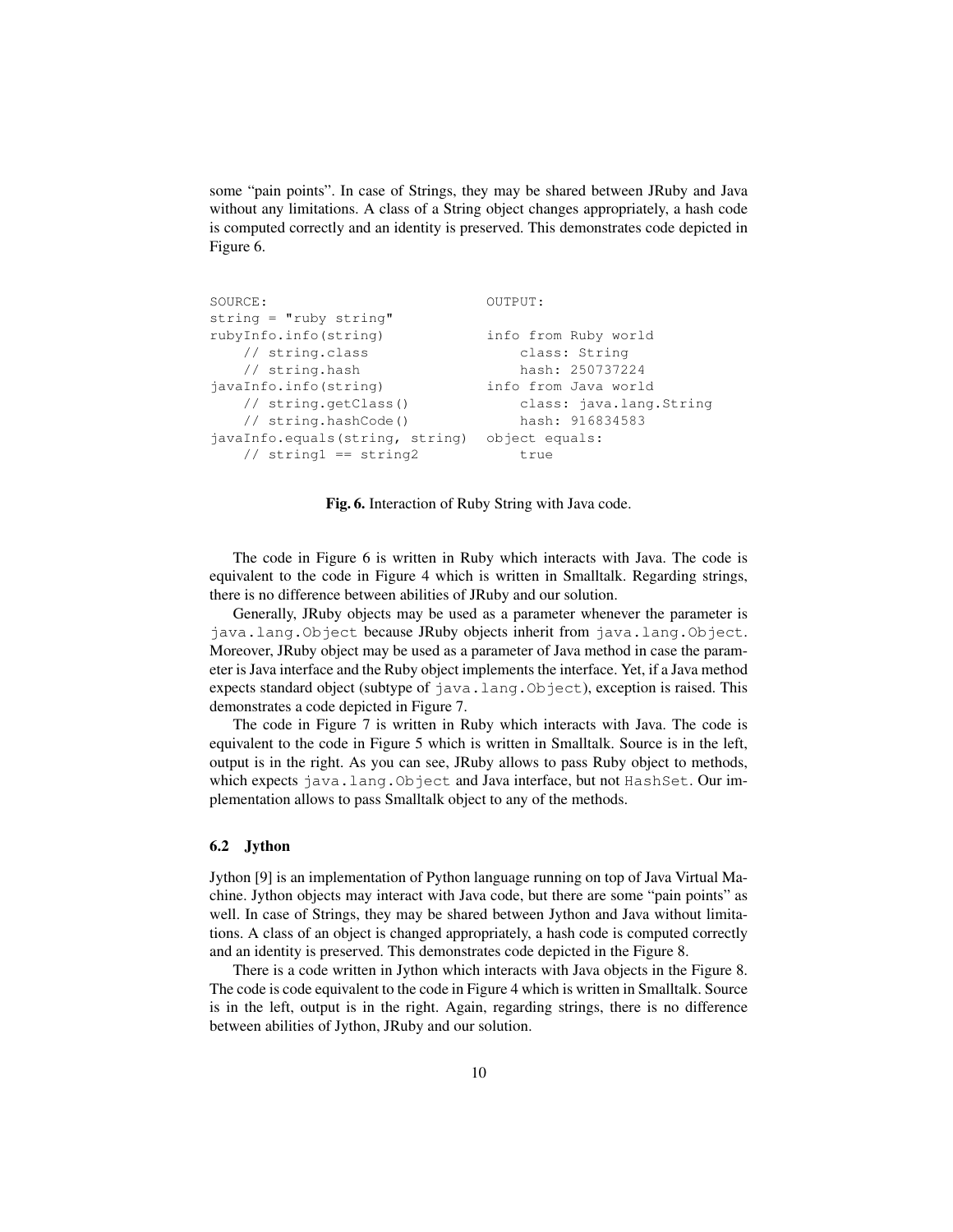$set = Set[1, 3, 4, 11]$ rubyInfo.info(set)

// info(Object o) javaInfo.info(set)

// infoSet(Set s) javaInfo.infoSet(set)

// infoHashSet(HashSet hs) javaInfo.infoHashSet(set)

```
info from ruby world
   class: Set
   hash: 24118174
info(Object o)
   class: org.jruby.RubyObject
    hash: 24118174
infoSet(Set s)
   class: ....InterfaceImpl
    hash: 21279119
infoHashSet(HashSet hs)
   cannot convert class
    org.jruby.RubyObject to
    java.util.HashSet
```
#### <span id="page-10-0"></span>Fig. 7. Interaction of Ruby object with Java code.

```
SOURCE:
string = "jython string"
jythonInfo.info(string)
   // string.__class__
   // string.__hash__()
javaInfo.info(string)
   // string.getClass()
   // string.hashCode()
javaInfo.equals(string, string)
object equals:
   // string1 == string2
                                OUTPUT:
                                info from Jython world
                                class: <type 'str'>
                                   hash: 1857618127
                               info from java world
                                class: java.lang.String
                                   hash: 1857618127
                                    true
```
<span id="page-10-1"></span>Fig. 8. Interaction of Jython String with Java code.

Yet, it is not easy to use Jython object as parameter of Java method. There is a mechanism called *Object Factory* in the Jythonbook [\[8\]](#page-11-13) but it requires lots of code overhead. The mechanism cannot be used in all use cases. Generally, it is not possible to pass Jython's ImmutableSet instance into the Java method expecting either java.util.Set or java.util.HashSet.This is a difference between our solution and Jython, since our solution is not limited in these use cases.

### 7 Conclusion

In this paper we have presented a dynamic behaviour switching mechanism to support language interoperability. When an object is passed from one programming language to another, its behaviour is dynamically switched to what the other language expects, allowing programmers to work with alien objects in a natural way. The same physical object is used in all languages, therefore there is no runtime overhead caused by copying